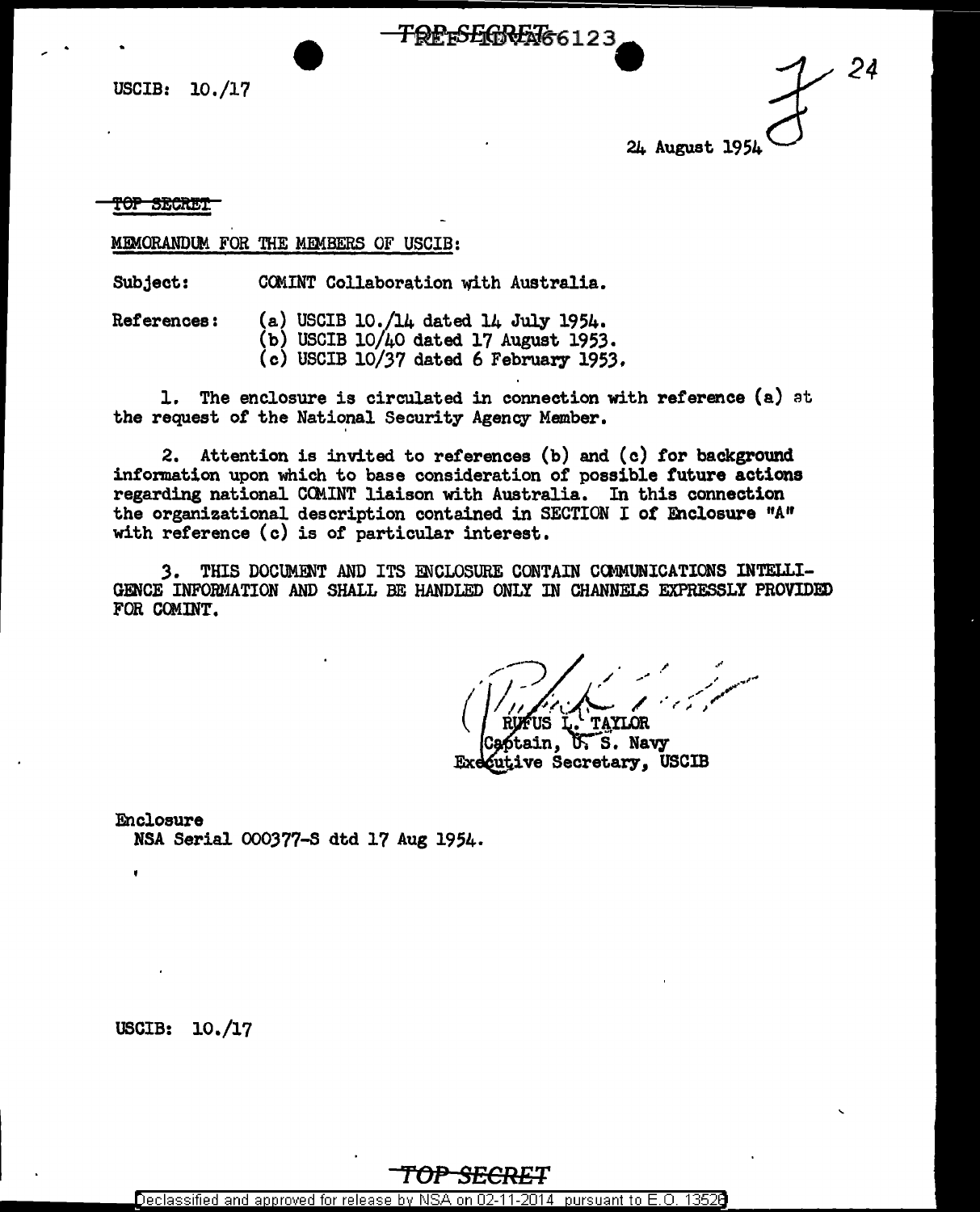



NATIONAL SECURITY AGENCY WASHINGTON 25, D. Serial: 000377-S

17 Aug 54

MEMOHANDUM: FOR THE MEMBERS OF USCIB

SUBJECT: Implementation of Melbourne Tripartite Conference Reconnnendations

1. Reference is made to USCIB 10./14, dated 14 July 1954, which noted approval by Australian COMINT authorities of the recommendations of the Melbourne Tripartite Conference.

2. A formal statement of the Tripartite COMINT relationship is now required. The Director, GCHQ, has indicated LSIB will propose to USCIB revisions of Appendices to the UKUSA Agreement in which the basic conference reconnnendations will be incorporated. When Australia subscribes to the revised Appendices, as agreed between USCIB and LSIB, the latter Board will inform USCIB, thereby completing formal ratification of the Tripartite arrangements.

3. In the interim, the Director, NSA, will proceed with implementation of conference recommendations. Attached for information are copies of messages exchanged between this Agency and DSB regarding the establishment of a U.S. liaison staff at DSB, and a U.S. interpretation of further actions required. It should be noted that, although the Tripartite Conference did not discuss COMINT liaison on the national level as distinct from the technical Agency level, USCIB will presumably establish national COMINT liaison in accordance with the provisions of USCIB Directive No. 12, upon agreement of a formal Tripartite COMINT statement. The Director, GCHQ, has concurred in this concept.

4. When the u.s. liaison staff have had an opportunity to discuss with Australian authorities the matter of establishing national COMINT liaison, the results of these discussions will be reported to USCIB for consideration.

FOR THE DIRECTOR:

D.M. agnew

D. M. AGNEW **Captain, tJB Bavy Acting Chief of Staff** 

2 Incls:

1. NSA Msg, DTG 092035Z Jul 2. DSB Msg, DTG 190740Z Jul DSB Msg, DTG 190740Z Jul TOP SECRET CONTROL NUMBER 54-221.7A COPY  $24$  OF 45 COPIES PAGE 1 OF 1 PAGES

**TOP SECRET**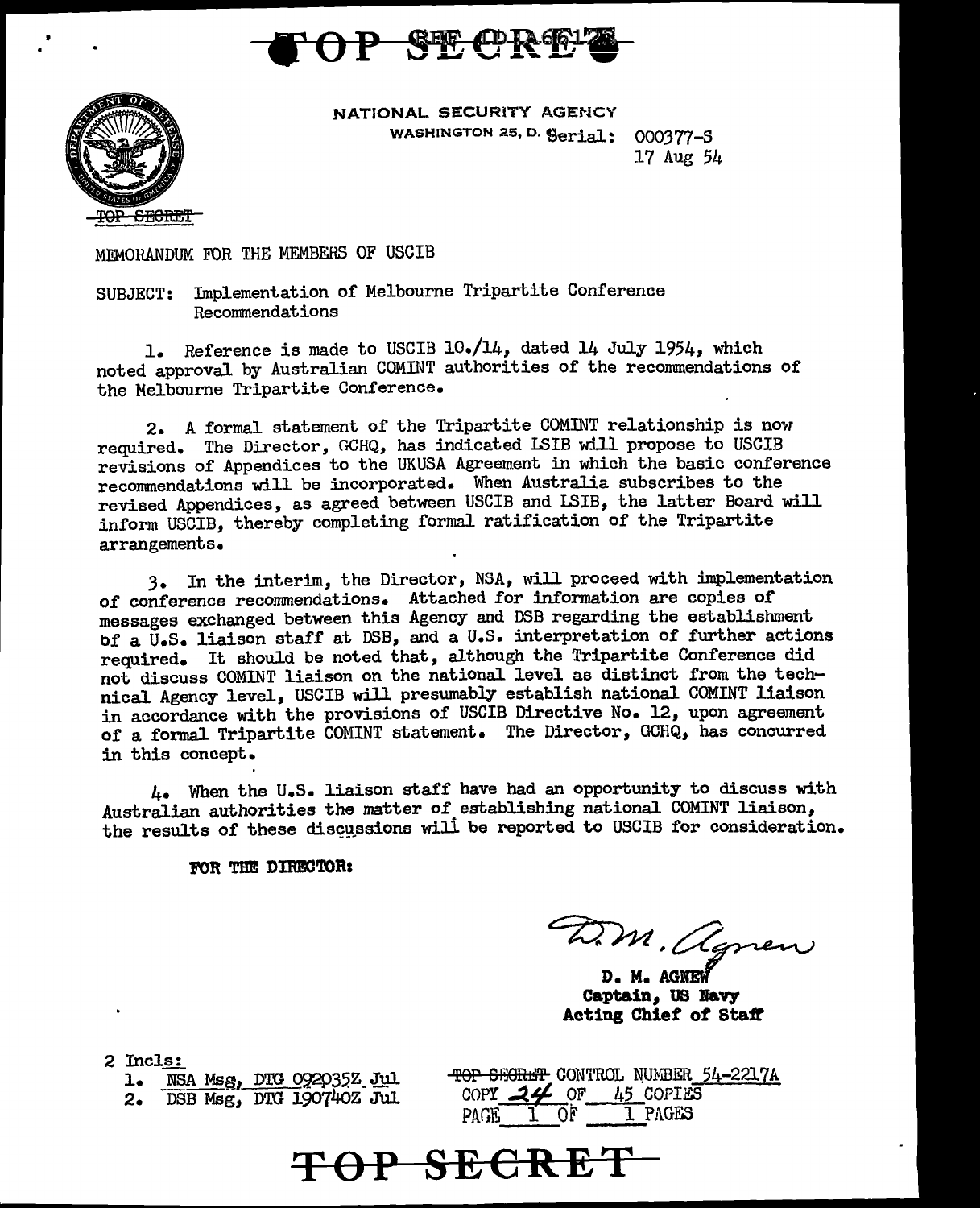## **P** SEC (DROSI 20

PARAPHRASE NOT REQUIRED

FROM: DIRECTOR, NSA 9 July 1954  $\overline{TOP}$  SECRET

ROUTINE

TO: DIRECTOR, DSB

DTG: 09203 5Z JUL 54

AUSTRALIAN SECDEF MEMO X *3* STROKE 7 OF 27 MAY 54 PAREN INCLOSED WITH YOUR MEMO 2 STROKE 13A OF 28 MAY 54 PAREN FORWARDED TO USC!B PD PARA 6 OF SECDEF MEMO INDICATES YOU MAY NOW PROCEED ON INTERIM ARRANGFMENTS WITH DIRECTORS OF GCHO AND NSA TO IMPLEMENT CONFERENCE RECOMMENDATIONS PENDING CERTAIN CHANGES WHICH UK AND US MAY MAKE IN UKUSA AGREEMENT AND WHATEVER CHANGES AUSTRALIA AND UK MAY CONSIDER NECESSARY IN COMMONWEALTH AGREEMENT PD SIMILAR AUTHORIZATION FOR INTERIM ARRANGEMENTS HAS BEEN GRANTED TO NSA BY USCIB AND TO GCHQ BY LSIB PD DIRECTOR NSA HAS SELECTED DR ROY · JOHNSON AS SENIOR US LIAISON OFFICER CMM MELBOURNE PD ALSO SELECTED *ARE* MR DONALD MCDONALD AND CLIFTON STUBBLEFIELD PAREN COMMUNICATIONS TECHNICIAN CHIEF CMM US NAVY PAREN AS TECHNICAL ASSISTANT AND ADMINISTRATIVE ASSISTANT RESPECTIVELY TO DR JOHNSON PD NO FURTHER ADDITIONS TO SUSIO MELBOURNE STAFF NOW PLANNED PD SUSIO AND STAFF WILL ARRIVE MELBOURNE ON OR ABOUT 1 SEPT 54 SUBJECT TO YOUR APPROVAL OF SELECTION OF INDIVIDUALS AND ARRIVAL DATE PD SUCH APPROVAL REQUESTED HEREWITH PD REQUEST FURTHER THAT DSB PROVIDE DR JOHNSON AND STAFF WITH SPACE AND OTHER LOGISTICAL SUPPORT INCIDENT TO OPERATIONS TO BE PERFORMED PD NSA WILL BE PLEASED TO MAKE SIMILAR

> TOP SECRET  $\mathbf 1$  $\bf{h}$

TOP SECRET CONTROL NUMBER 54-2217B  $COPY$  *BH* OF  $45$  • COPIES  $PAGE \t{1}$  OF  $\t{2}$  PAGES  $\cdot$ 

**TOP SECRET** 

Incl 1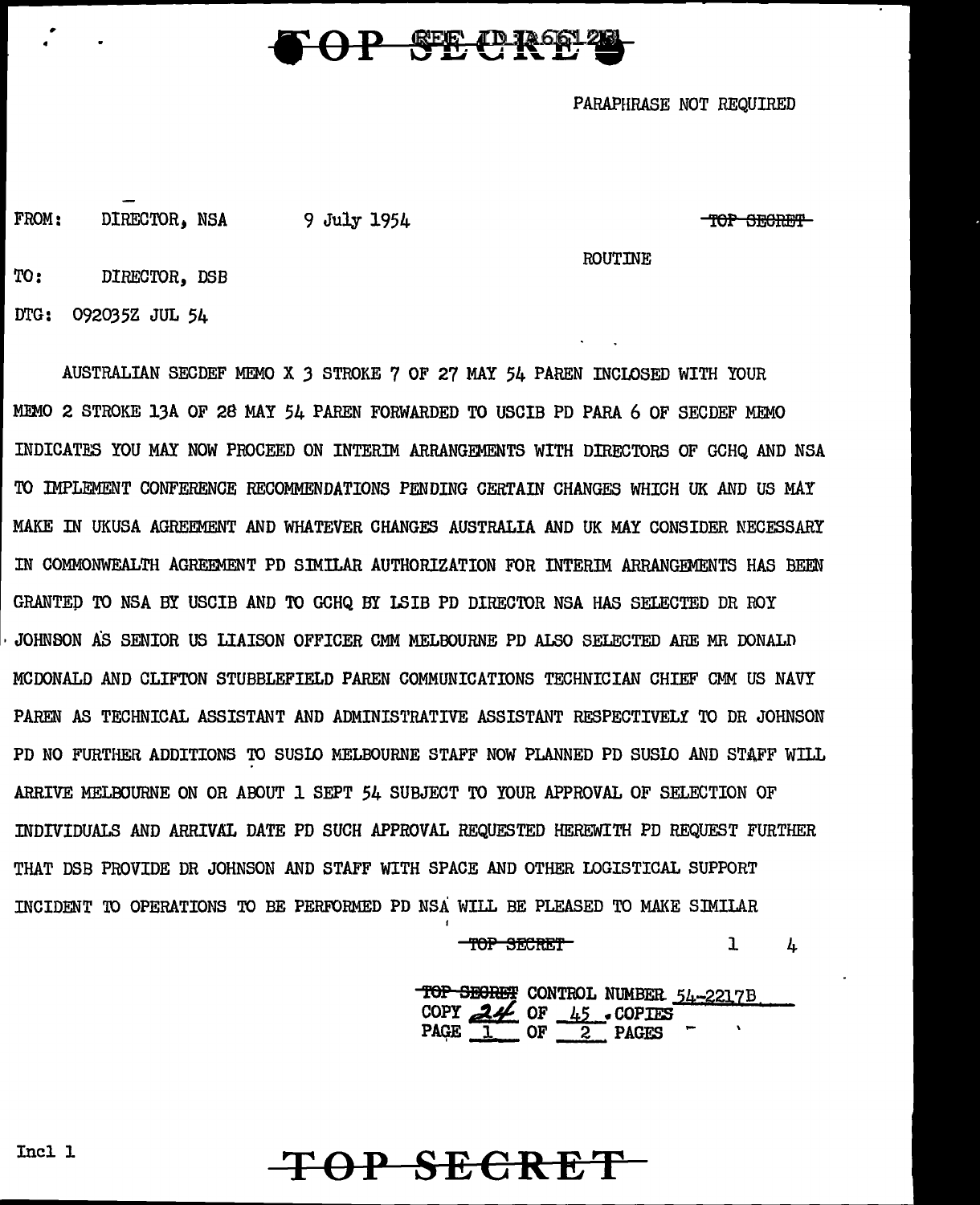

TOP SEGRET-

AGO NR: 17883

DTG: 092035Z JUL 54

•

PROVISION FOR DSB REPRESENTATIVES WHEN SENT TO US COMINT COLLECTION OR PRODUCTION ESTABLISHMENTS PD MORE DETAILED INFORMATION REGARDING US LIAISON ORGANIZATION SUCH AS ITS MISSION CMM FUNCTIONS CMM RESPONSIBILITIES CMM AND LOGISTICAL REQUffiEMENTS TO BE FURNISHED BY COURIER OR BY DR JOHNSON ON HIS ARRIVAL PD US MILITARY ATTACHE IN MELBOURNE IS BEING REQUESTED TO FURNISH TO PARTY ON ARRIVAL ASSISTANCE ON CERTAIN PERSONAL AFFAIRS SUCH AS HOUSING AND ON CERTAIN LOGISTICAL AND ADMINISTRATIVE MATTERS WHICH ARE NOT INCIDENT TO OPERATIONS PERFORMED WITH DSB PD MESSAGE INCLUDING ABOVE INFORMATION BEING SENT TO SUSLO LONDON WITH REQUEST THAT HE INFORM GCHQ AND OBTAIN GCHQ COMMENTS

**TOP SECRET** 

**TOP 6EGRET CONTROL NUMBER 54-2217B**<br>COPY <u>2</u>45 COPIES PAGE  $2$  OF  $2$  PAGES